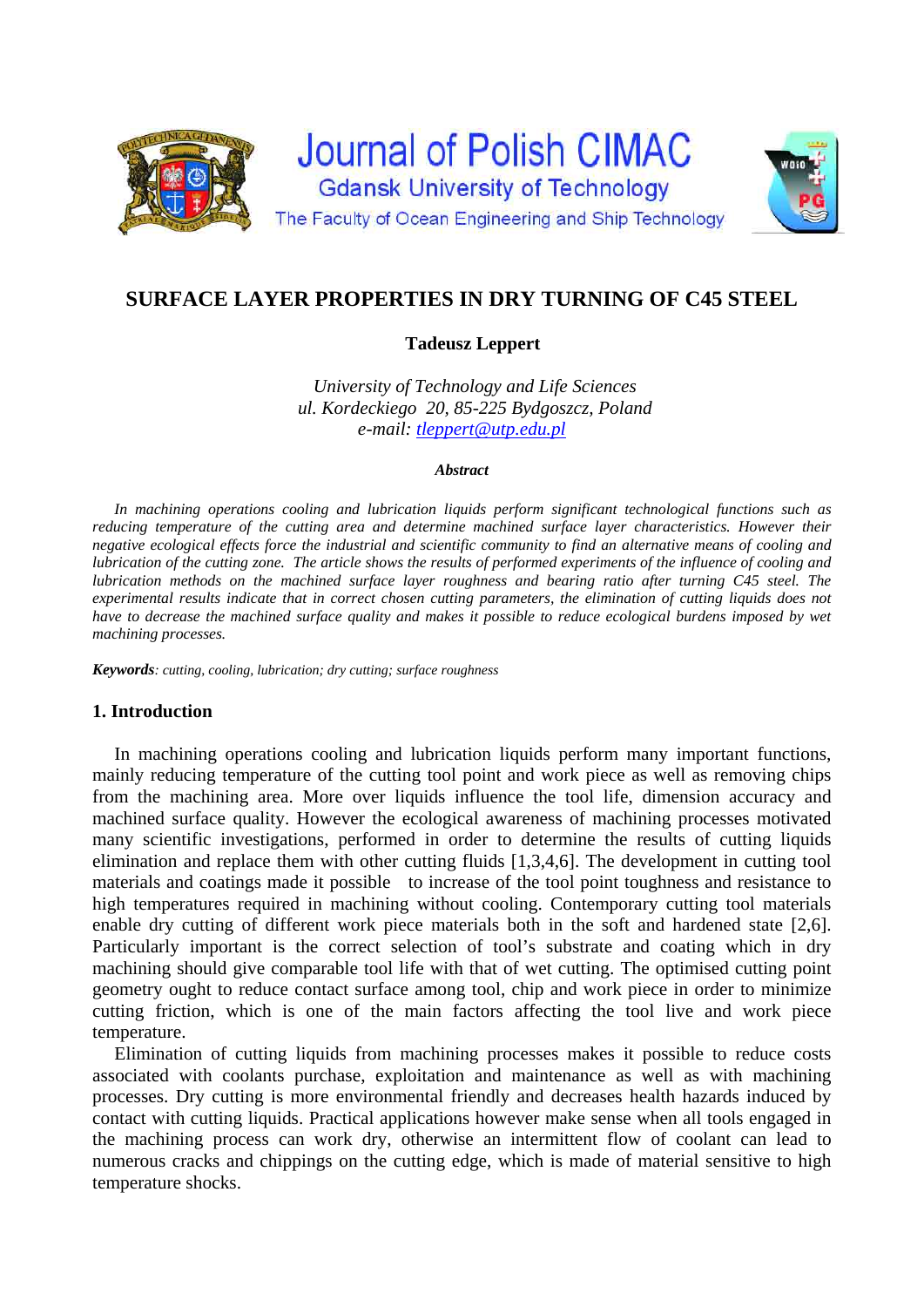An important issue in dry machining is rapid chips removal from the cutting zone and machine tool. Slow chips disposal may cause a temperature increase of work piece material and machine tool elements, which in turn bring about deterioration of dimensional accuracy and surface layer properties.

The aim of presented investigations was to determine the influence of different cooling and lubrication methods of the cutting zone on chosen properties of surface layer after turning C45 steel.

## **2. Experimental procedure**

Turning tests were carried out on a lathe TUD 50 with 6,7 kW main motor. Medium carbon steel C45 bars with separated segments of 35 mm length for each test were machined (fig. 1).



*Fig 1. Workpiece specimen* 

The experiments were performed according to the static determined complete program [5]. The selected cutting parameters comprised three levels of cutting speed and feed rate and constant depth of cut  $a_p=1$  mm (tab. 1).

|  |  | Tab. 1. Cutting conditions |
|--|--|----------------------------|
|--|--|----------------------------|

| Test<br>No     |      |      | 2    | 4    |      | O    |      | 8    | Q    | 10   |      | 12   |
|----------------|------|------|------|------|------|------|------|------|------|------|------|------|
| $v_c$<br>m/min | 76   |      | 120  |      | 190  |      |      | 237  |      |      |      |      |
| mm/rev         | 0.08 | 0,27 | 0,47 | 0,08 | 0,27 | 0,47 | 0,08 | 0,27 | 0,47 | 0,08 | 0,27 | 0,47 |

Sintered carbide inserts SPUN 120308 (production of Pramet –Czech Republic) covered by PVD method with (TiAlSi)N coating were employed, fixed in a tool holder CSSPR 20 x 20mm. The following cutting point geometry was applied:  $\gamma_0 = 5^0$ ,  $\alpha_0 = 10^0$ ,  $\gamma_r = 45^0$ ,  $\lambda_s = 0^0$ ,  $r_s = 0.8$ mm. Quoted inserts were recommended for machining of anticorrosive or heat resistance steels as well as soft steels machined with medium cutting speeds. The influence of the cutting tool wear on investigated factors was minimized by changing the cutting edge for each specimen.

The following cutting liquids were employed:

- E 6% emulsion, on the basis of emulsifying oil ARTEsol with a flow volume 4 l/min,
- O mineral oil ARTEkat Super VG-32 with a flow volume 4 l/min,
- S without cutting fluid dry cutting,
- P dry cutting with compressed air 6 bar.

Emulsifying oil ARETEsol with 68% concentration of mineral oil and additives increasing lubricity in quantity of 6% was designed for turning, milling, drilling and other operations of machining steel, cast iron and nonferrous metals. When mixed with water it constituted milky emulsion with recommended concentration of 4-7%. The pH value of emulsion was 9.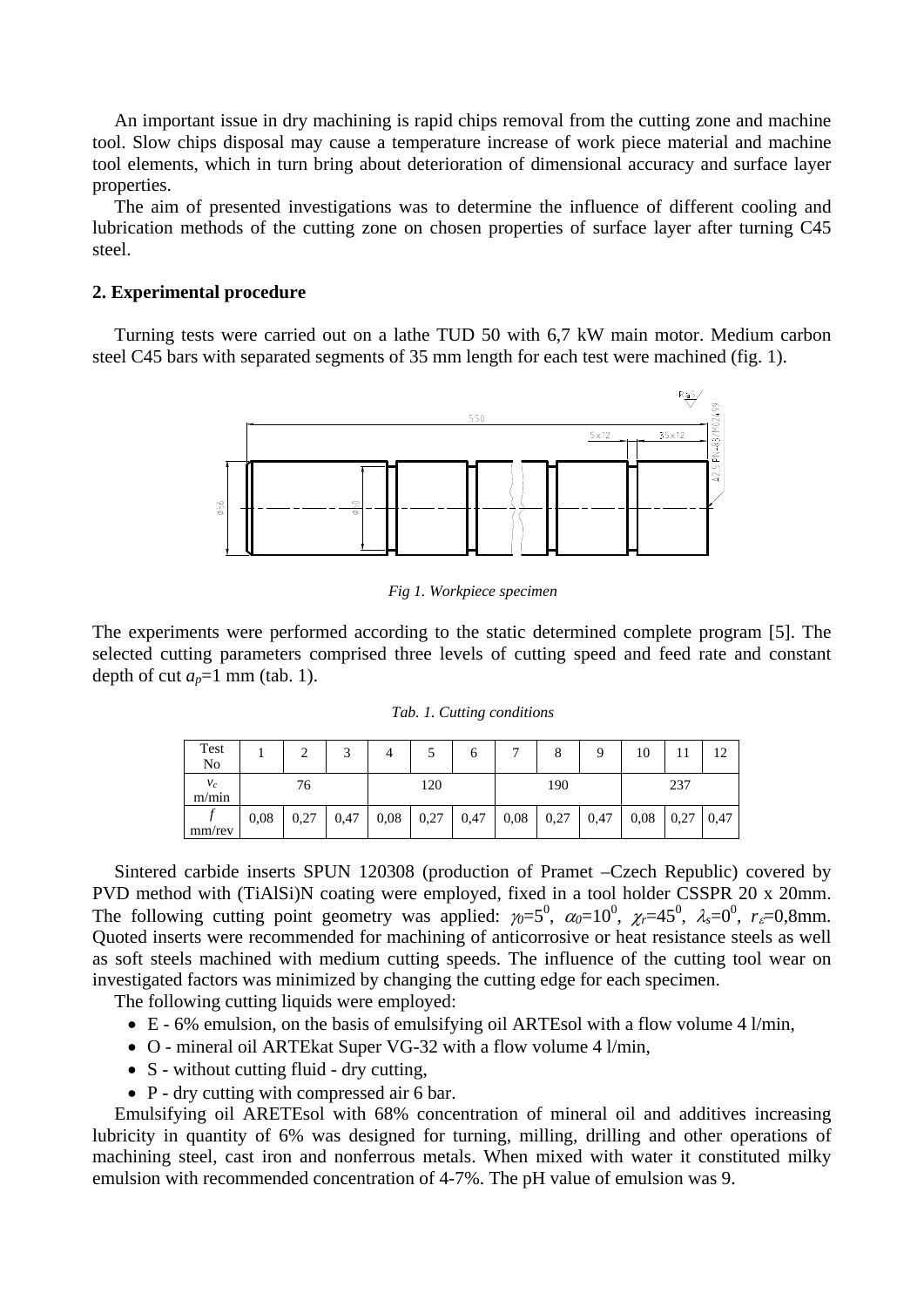Mineral oil ARTEkat Super VG-32 consists of highly refined mineral oil with lubricity increasing additives in concentration of 9-11 %, designed for turning, milling, drilling and other operations of machining steel, and cast iron.

Measurements of surface finish parameters: *Ra* and the profile bearing ratio were performed on a profilographometer Hommel-Tester T2000 with Tk300 sensor and the following parameters: evaluation length 4,8 mm, sampling length 0,8 mm. Tests were repeated 5 times and then the mean values determined.

#### **3. Results and discussion**

Experimental results indicated a substantial relationship between cutting conditions and geometrical properties of the surface layer. The influence of feed rate exceeded that of cutting speed, and at constant feed rates an increase of cutting speed caused a decrease of surface roughness parameter *Ra* or its value remained on the same level (fig. 2, 3).

At the feed rate of 0,08 mm/rev and in the used range of cutting speed, the biggest differences of *Ra* parameter appeared at  $v_c$ =120 m/min. The differences of *Ra* during turning with application of emulsions as well as with dry cutting were insignificant. A better surface finish was achieved when compressed air was engaged. The use of oil caused an increase of surface roughness. At the feed rate of 0,27 mm/rev and cutting speed of 76 m/min compressed air reduced values of surface roughness. At a speed range of 120 to 237 m/min and feed rate 0,27mm/rev the best surface finish was obtained using the ARTEkat Super VG-32 oil. The other methods of applying cutting fluids led to much the same results. A further increase of feed rate to 0,47mm/rev did not bring about significant differences in surface finish when cutting dry or with emulsion. The application of compressed air in these conditions produced an increase of surface roughness. On the contrary the application of non emulsifying oil brought the best results.



*Fig. 2. Influence of cooling and lubrication conditions on surface roughness* 

The experiments showed that with the increase of speed, differences in surface roughness between dry cutting and with application of cutting liquids undergo diminishing tendency, especially when using small feed rates. An increasing pressure on the chip-tool point interface, at the higher speeds and feed rates, made the penetration of cutting liquids between rubbing surfaces of chip and tool point difficult or at least restricted at the same time reducing their lubricating effect and a positive influence on the surface finish. A higher cutting zone temperature in dry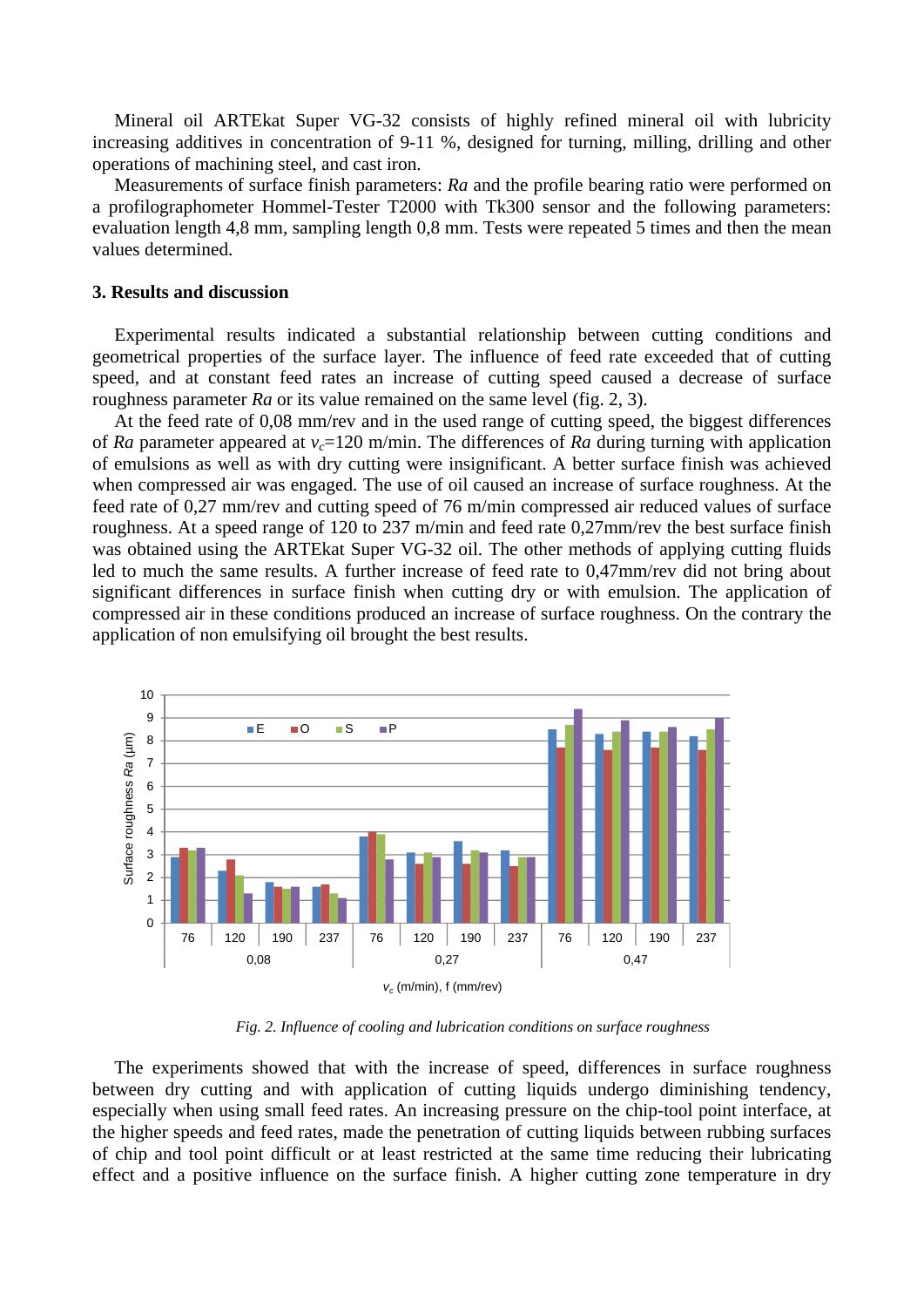cutting facilitated the chip formation and separation and reduced material cutting resistance. The influence of the disturbing cutting process factors on the theoretical surface finish, ensuing from the geometric and kinematical reproduction of the tool point on the machined surface was also restricted [3,6].



*Fig. 3. Influence of cooling and lubrication on: surface roughness Ra* 

The increase of cutting speed at low feed rate made the influence of applied liquids on the quality of machined surfaces less significant, what could indicate on lack of reasons for their usage in finish turning of C45 steel. The reduction of surface roughness in the case of turning with the ARTEkat Super VG oil in increased feed rates could be due to the oil lubricating qualities and the used additives in its composition.

The positive impact of compressed air in the range of small speeds and feeds indicated on the existence of advantageous distribution of temperature in the cutting zone, which made the generated chips shorter and easier to transfer from the cutting area. The compressed air due to reduced cooling capacity did not induce such a temperature lowering effect in the tool-work piece interface as emulation or oil, which could facilitate the separation of chip from the machined material and increase of surface finish. Therefore at lower cutting speeds and feed rates it seems advisable to apply compressed air as a factor improving dry cutting process and chip disposal. The increase of speed and feed rate limited positive effect of compressed air on surface roughness.

The investigations did not reveal any significant impact of applied cutting fluids on the surface roughness profile shape (fig. 4) and the bearing ratio (fig. 5, 6). The digressive-progressive shape of the surface bearing ratio curves indicated small values of core roughness depth and reduced peak height. The reduced valley depth values exceeded the peak height, which pointed out to a good load bearing capacity, wear ability and oil retaining capability of the machined surfaces.

An increase of the cutting speed did not only reduce the surface roughness but also contributed to the improvement of the surface bearing ratio (fig. 5). With an increase of feed rate a negative change in the profile bearing ratio occurred which caused a reduction of surface bearing ratio (fig. 6). The lower feed rate contributed to an increase in the bearing ratio especially after turning with compressed air. The shape of the profile bearing ratio curves after turning with emulsion and oil were similar depending on the applied feed rate.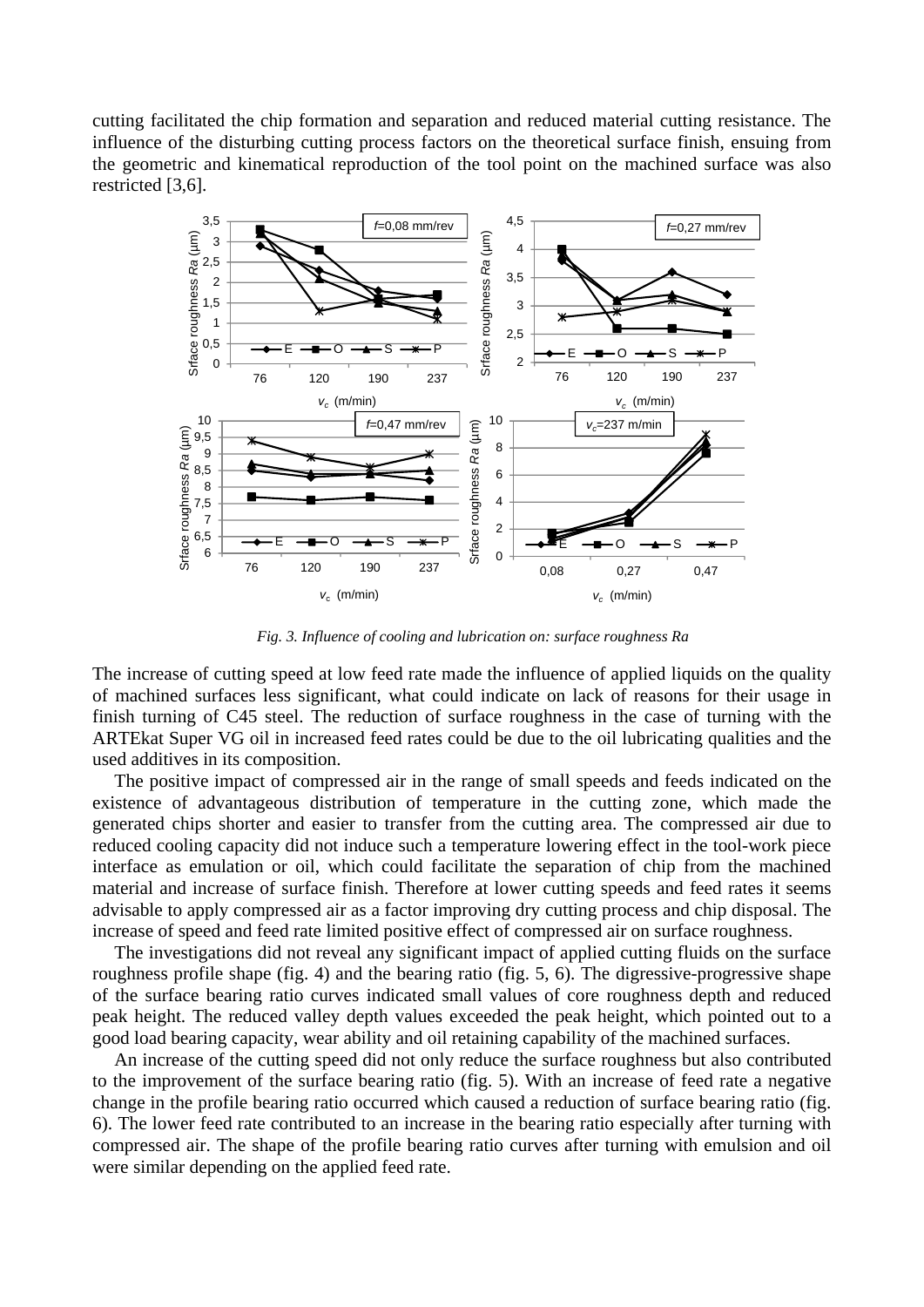

*Fig. 4. Profilogram of surface roughness: Vc=76 m/min, f=0,27 mm/rev* 



Fig. 5. Influence of cooling, lubrication and cutting speed on surface bearing ratio